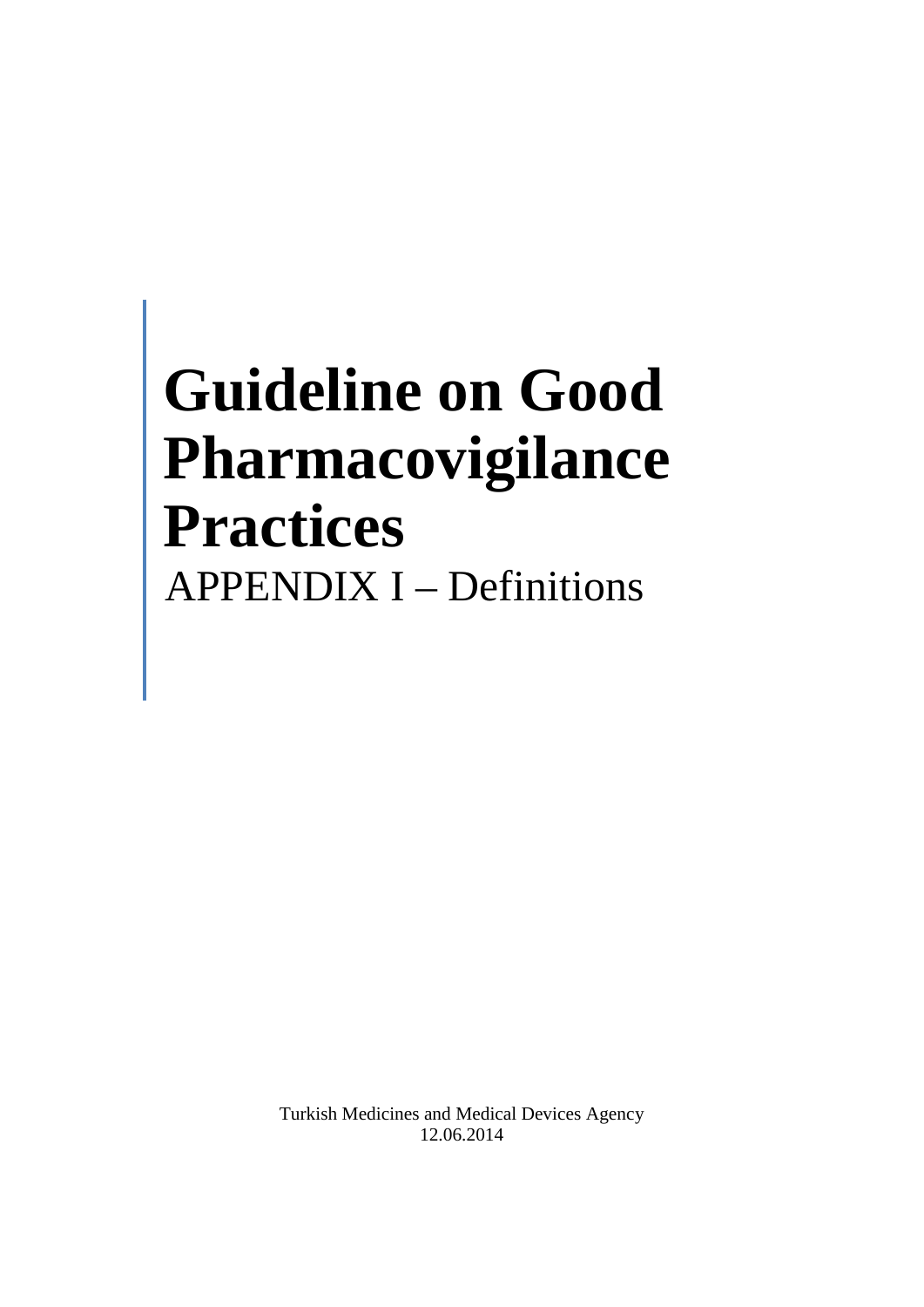## **Table of Contents**

| Adverse reaction, Adverse drug reaction (ADR), Suspected adverse (drug) reaction, Adverse |
|-------------------------------------------------------------------------------------------|
|                                                                                           |
|                                                                                           |
|                                                                                           |
|                                                                                           |
|                                                                                           |
|                                                                                           |
|                                                                                           |
|                                                                                           |
|                                                                                           |
|                                                                                           |
|                                                                                           |
|                                                                                           |
|                                                                                           |
|                                                                                           |
|                                                                                           |
|                                                                                           |
|                                                                                           |
|                                                                                           |
|                                                                                           |
|                                                                                           |
|                                                                                           |
|                                                                                           |
|                                                                                           |
|                                                                                           |
|                                                                                           |
|                                                                                           |
|                                                                                           |
|                                                                                           |
|                                                                                           |
|                                                                                           |
|                                                                                           |
|                                                                                           |
|                                                                                           |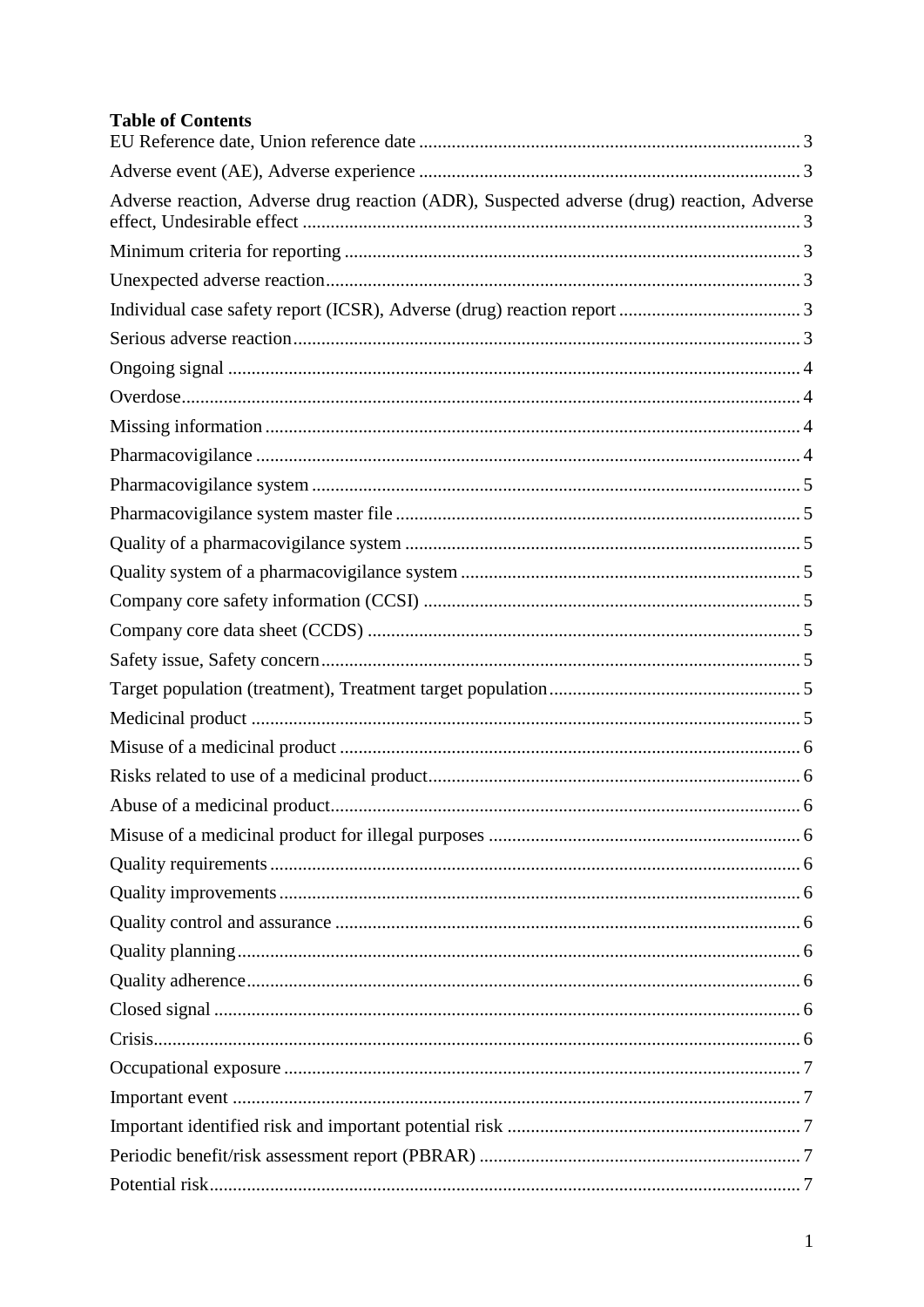| Risk minimization activity, risk minimization measure, risk mitigation activity  8 |
|------------------------------------------------------------------------------------|
|                                                                                    |
|                                                                                    |
|                                                                                    |
|                                                                                    |
|                                                                                    |
|                                                                                    |
|                                                                                    |
|                                                                                    |
|                                                                                    |
|                                                                                    |
|                                                                                    |
|                                                                                    |
|                                                                                    |
|                                                                                    |
|                                                                                    |
|                                                                                    |
|                                                                                    |
|                                                                                    |
|                                                                                    |
|                                                                                    |
|                                                                                    |
|                                                                                    |
|                                                                                    |
|                                                                                    |
|                                                                                    |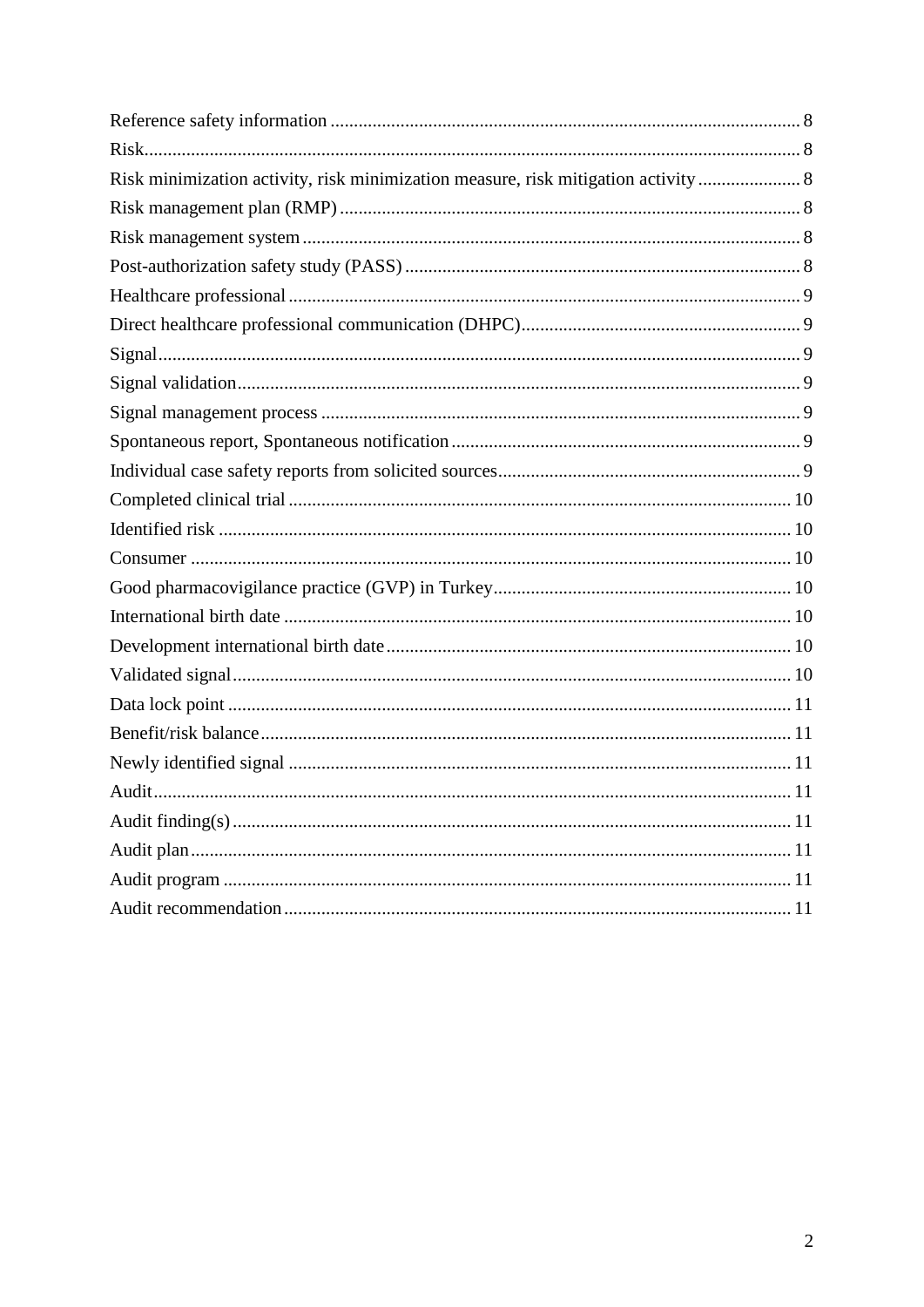#### <span id="page-3-0"></span>**EU Reference date, Union reference date**

For medicinal products containing the same active substance or the same combination of active substances, the date of the first marketing authorization in the EU of a medicinal product containing that active substance or that combination of active substances; or if this date cannot be ascertained, the earliest of the known dates of the marketing authorizations for a medicinal product containing that active substance or that combination of active substances.

#### <span id="page-3-1"></span>**Adverse event (AE), Adverse experience**

Any untoward medical occurrence in a patient or clinical trial subject administered a medicinal product and which does not necessarily have a causal relationship with this treatment. An adverse event can therefore be any unfavorable and unintended sign (e.g. an abnormal laboratory finding), symptom, or disease temporally associated with the use of a medicinal product, whether or not considered related to the medicinal product.

#### <span id="page-3-2"></span>**Adverse reaction, Adverse drug reaction (ADR), Suspected adverse (drug) reaction, Adverse effect, Undesirable effect**

A response to a medicinal product which is noxious and unintended [Regulation on the Safety of Medicinal Products, Art. 4(1)a].

'Response' in this context means that a causal relationship between a medicinal product and an adverse event is at least a reasonable possibility.

Adverse reactions may arise from use of the product within or outside the terms of the marketing authorization or from occupational exposure. Conditions of use outside the marketing authorization include off-label use, overdose, misuse, abuse and medication errors.

#### <span id="page-3-3"></span>**Minimum criteria for reporting**

For the purpose of reporting cases of suspected adverse reactions, the minimum data elements for a case are: an identifiable reporter, an identifiable patient, an adverse reaction and a suspect medicinal product.

#### <span id="page-3-4"></span>**Unexpected adverse reaction**

An adverse reaction, the nature, severity or outcome of which is not consistent with the summary of product characteristics. [Regulation on the Safety of Medicinal Products, Art. 4(1)c].

This includes class-related reactions which are mentioned in the summary of product characteristics (SmPC) but which are not specifically described as occurring with this product.

#### <span id="page-3-5"></span>**Individual case safety report (ICSR), Adverse (drug) reaction report**

Format and content for the reporting of one or several suspected adverse reactions to a medicinal product that occur in a single patient at a specific point of time.

#### <span id="page-3-6"></span>**Serious adverse reaction**

An adverse reaction which results in death, is life-threatening, requires in-patient hospitalization or prolongation of existing hospitalization, results in persistent or significant disability or incapacity, or is a congenital anomaly/birth defect [Regulation on the Safety of Medicinal Products, Art. 4(1)d].

The characteristics/outcomes during an adverse reaction should be taken into account when deciding the seriousness of a case. For example, the term 'life-threatening' refers to a reaction in which the patient was at risk of death at the time of the reaction; it does not refer to a reaction that hypothetically might have caused death if more severe.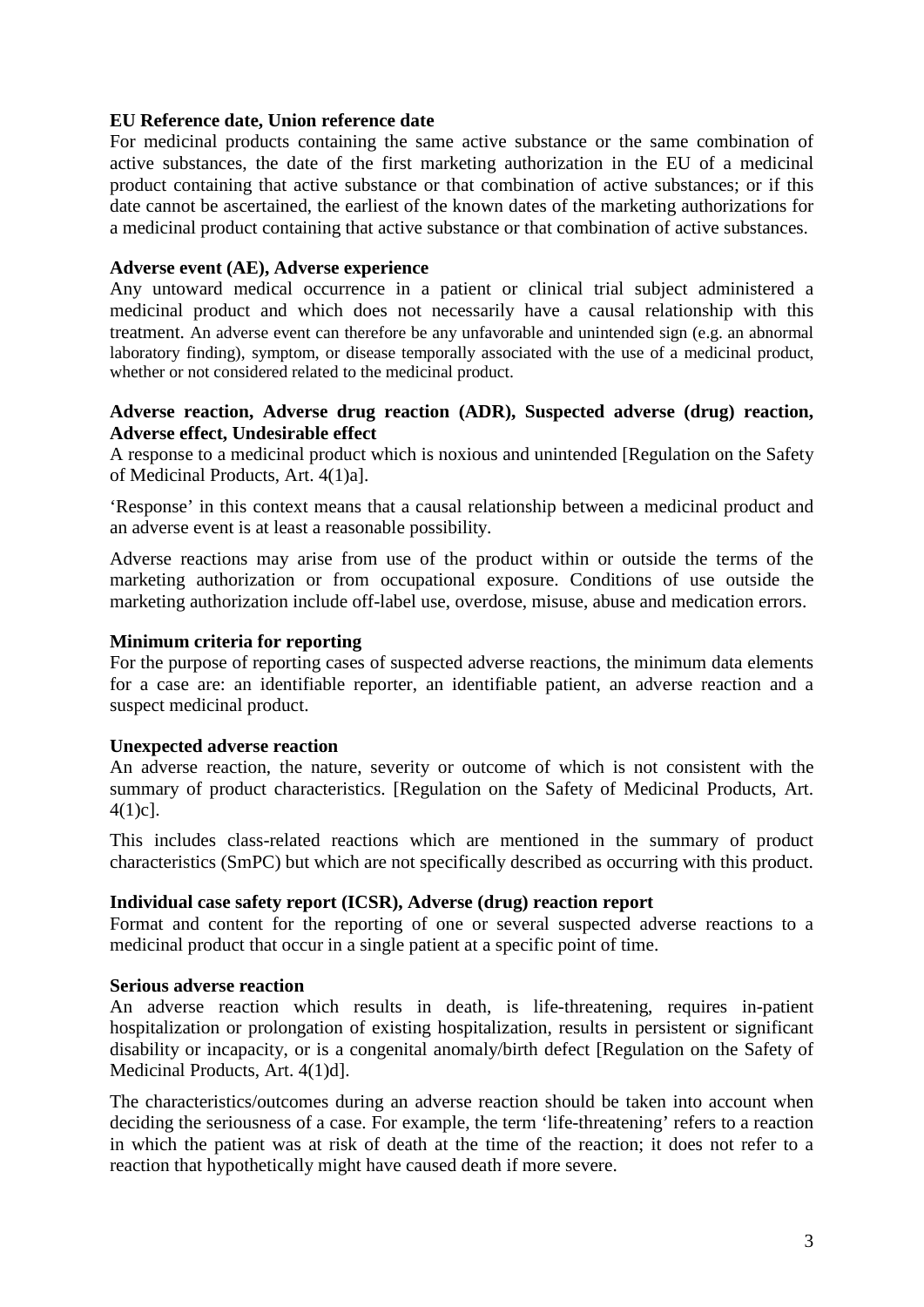Medical and scientific judgment should be exercised in deciding whether other situations should be considered serious reactions. Some medical events might jeopardize the patient or require intervention to prevent one of the other outcomes listed above. These types of important medical events should be considered 'serious.' Examples of such events are intensive treatment in an emergency room or at home for allergic bronchospasm, blood dyscrasias or convulsions that do not result in hospitalization or development of dependency or abuse.

Any suspected transmission via a medicinal product of an infectious agent is also considered a serious adverse reaction.

## <span id="page-4-0"></span>**Ongoing signal**

In periodic benefit/risk assessment reports, a signal that remains under assessment at the data lock point.

This definition is also applicable to periodic safety update reports.

#### <span id="page-4-1"></span>**Overdose**

Administration of a quantity of a medicinal product given per administration or cumulatively which is above the maximum recommended dose according to the Agency-authorized summary of product characteristics (SmPC). Clinical judgment should always be applied to determine whether overdosing has occurred.

#### <span id="page-4-2"></span>**Missing information**

Gaps in knowledge about a medicinal product, related to safety or use in particular patient populations, which could be clinically significant.

It is defined as critical gaps in knowledge for specific safety issues or populations that use the marketed product [International Conference on Harmonization (ICH)].

## <span id="page-4-3"></span>**Pharmacovigilance**

Science and activities relating to the detection, assessment, understanding and prevention of adverse effects or any other medicine-related problem [Regulation on the Safety of Medicinal Products, Art. 4(1)e].

In line with this general definition, underlying objectives of pharmacovigilance in accordance with the applicable legislation are:

- preventing harm from adverse reactions in humans arising from the use of authorized medicinal products within or outside the terms of marketing authorization or from occupational exposure; and
- promoting the safe and effective use of medicinal products, in particular through providing timely information about the safety of medicinal products to patients, healthcare professionals and the public.

Pharmacovigilance is therefore an activity contributing to the protection of patients' and public health.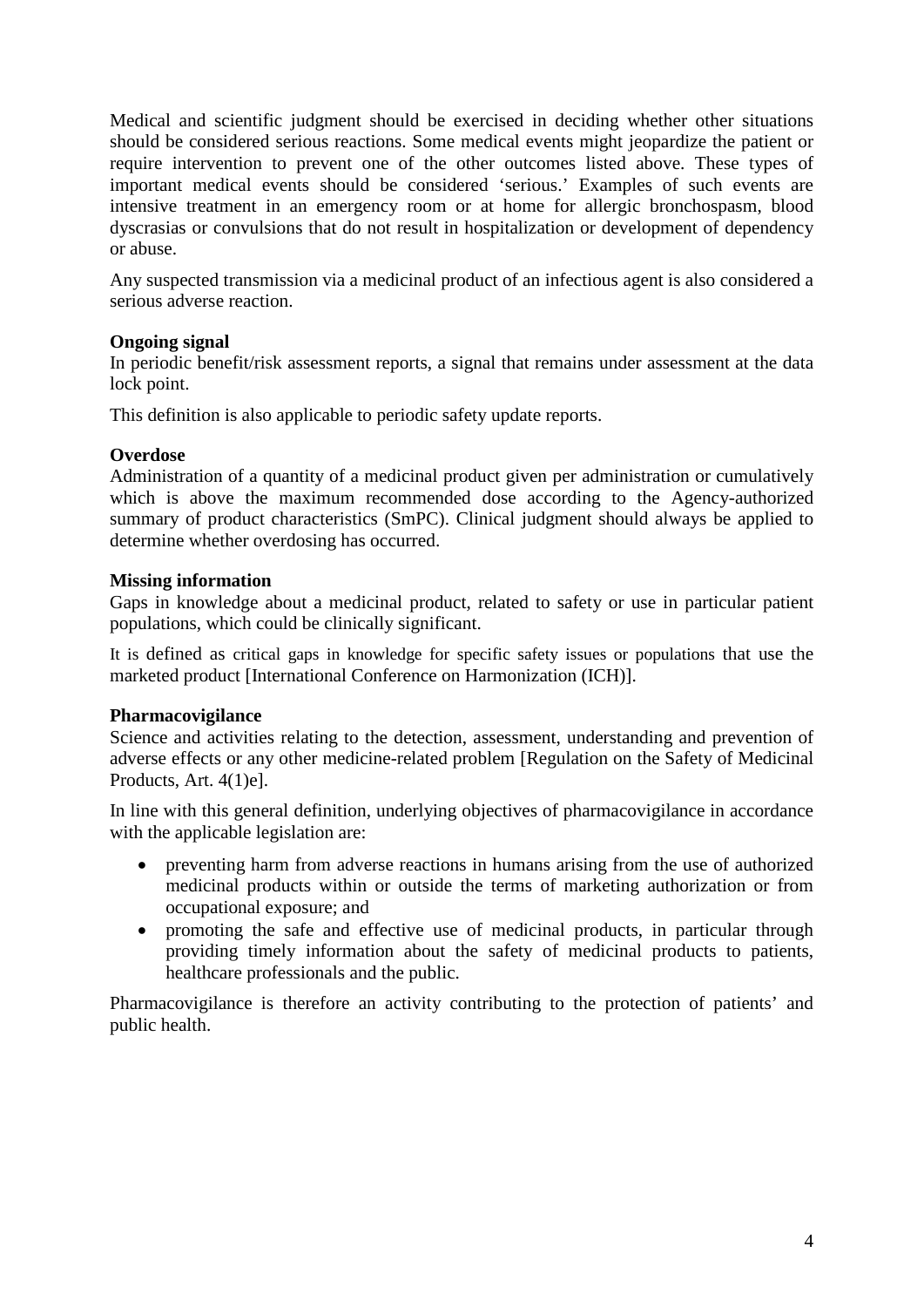#### <span id="page-5-0"></span>**Pharmacovigilance system**

A system used by marketing authorization holders, applicants, the Agency and other organizations to fulfill the tasks and responsibilities listed in the Regulation on the Safety of Medicinal Products and designed to monitor the safety of authorized medicinal products and detect any change to their risk-benefit balance [Regulation on the Safety of Medicinal Products, Art. 4(1)ğ].

#### <span id="page-5-1"></span>**Pharmacovigilance system master file**

A detailed description of the pharmacovigilance system used by the marketing authorization holder with respect to one or more authorized medicinal products [Regulation on the Safety of Medicinal Products, Art. 4(1)h].

#### <span id="page-5-2"></span>**Quality of a pharmacovigilance system**

All characteristics of the pharmacovigilance system which are considered to produce, according to estimated likelihoods, outcomes relevant to the objectives of pharmacovigilance.

#### <span id="page-5-3"></span>**Quality system of a pharmacovigilance system**

The organizational structure, responsibilities, procedures, processes and resources of the pharmacovigilance system as well as appropriate resource management, compliance management and record management. The quality system is a part of the pharmacovigilance system.

#### <span id="page-5-4"></span>**Company core safety information (CCSI)**

For medicinal products, all relevant safety information contained in the company core data sheet prepared by the marketing authorization holder and which the marketing authorization holder requires to be listed in all countries where the company markets the product, except when the regulatory authority specifically requires a modification.

It is the reference information by which 'listed' and 'unlisted' are determined for the purposes of periodic reporting for marketed products, but not by which 'expected' and 'unexpected' are determined for expedited reporting.

## <span id="page-5-5"></span>**Company core data sheet (CCDS)**

For medicinal products, a document prepared by the marketing authorization holder containing, in addition to safety information, material related to indications, dosing, pharmacology and other information concerning the product.

#### <span id="page-5-6"></span>**Safety issue, Safety concern**

An important identified risk, important potential risk or missing information.

#### <span id="page-5-7"></span>**Target population (treatment), Treatment target population**

The patients who might be treated with the medicinal product in accordance with the indication(s) and contraindications in the authorized product information.

#### <span id="page-5-8"></span>**Medicinal product**

Any substance or combination of substances presented as having properties for treating or preventing disease in human beings or which may be used in human beings with a view to restoring, correcting or modifying physiological functions by exerting a pharmacological, immunological or metabolic action [Regulation on the Safety of Medicinal Products, Art. 4(1)i].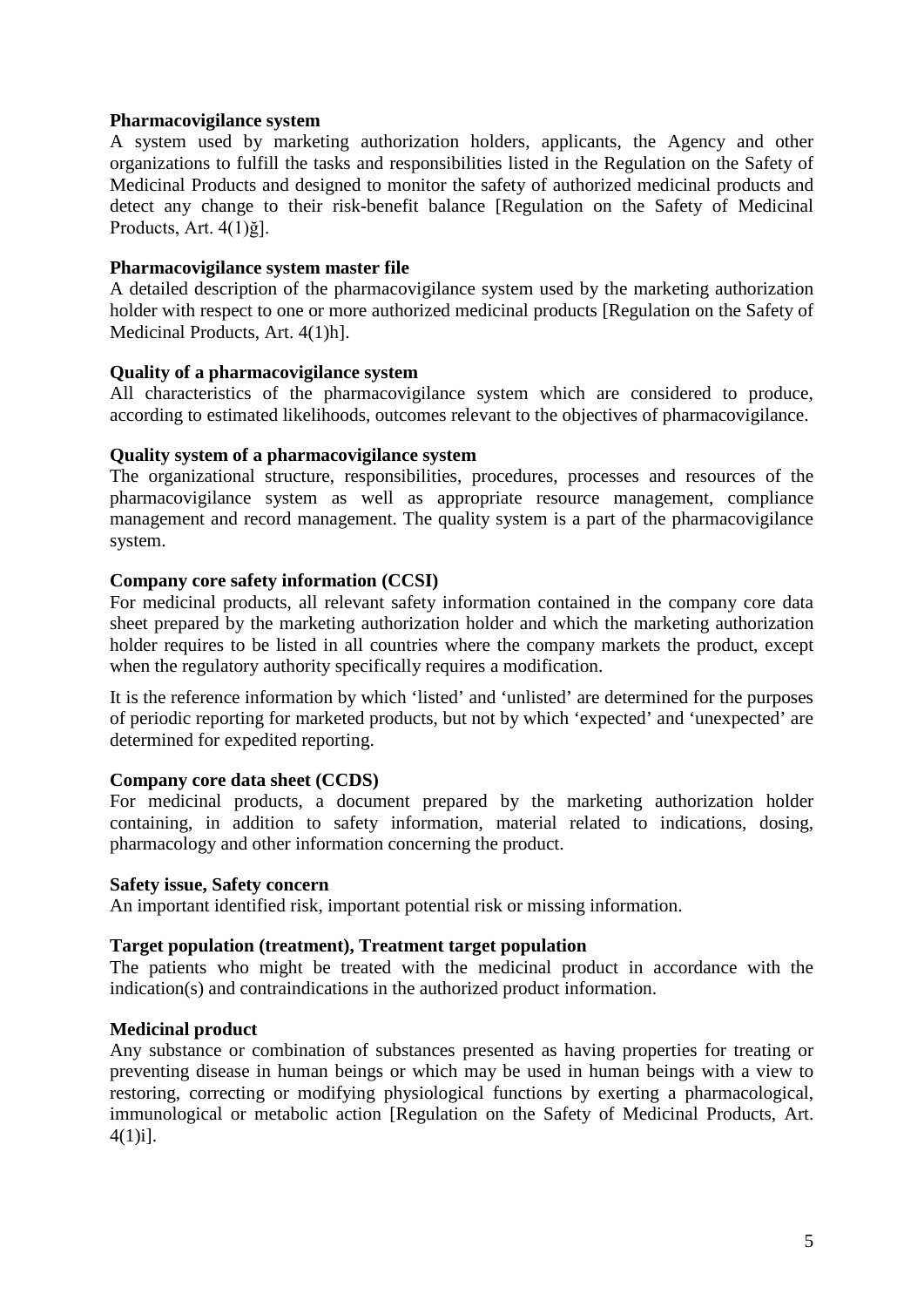#### <span id="page-6-0"></span>**Misuse of a medicinal product**

Use of a medicinal product intentionally and inappropriately not in accordance with the authorized product information.

#### <span id="page-6-1"></span>**Risks related to use of a medicinal product**

Any risk relating to the quality, safety or efficacy of the medicinal product as regards patients' health or public health and any risk of undesirable effects on the environment.

## <span id="page-6-2"></span>**Abuse of a medicinal product**

Persistent or sporadic, intentional excessive use of medicinal products which is accompanied by harmful physical or psychological effects [Regulation on the Safety of Medicinal Products, Art.  $4(1)$ j].

#### <span id="page-6-3"></span>**Misuse of a medicinal product for illegal purposes**

Misuse for illegal purposes is misuse with the additional connotation of an intention of misusing the medicinal product to cause an effect in another person. This includes, amongst others: the sale, to other people, of medicines for recreational purposes and use of a medicinal product to facilitate assault.

#### <span id="page-6-4"></span>**Quality requirements**

Those characteristics of a system that are likely to produce the desired outcome, or quality objectives.

#### <span id="page-6-5"></span>**Quality improvements**

Correcting and improving the structures and processes where necessary. This applied for the purpose of fulfilling quality requirements.

#### <span id="page-6-6"></span>**Quality control and assurance**

Monitoring and evaluating how effectively the structures and processes have been established and how effectively the processes are being carried out.

This applies for the purpose of fulfilling quality requirements.

#### <span id="page-6-7"></span>**Quality planning**

Establishing structures and planning integrated and consistent processes.

This applies for the purpose of fulfilling quality requirements.

#### <span id="page-6-8"></span>**Quality adherence**

Carrying out tasks and responsibilities in accordance with quality requirements.

## <span id="page-6-9"></span>**Closed signal**

In periodic benefit/risk assessment reports, a signal for which an evaluation was completed during the reporting interval.

This definition is also applicable to periodic safety update reports.

#### <span id="page-6-10"></span>**Crisis**

In the context of this guideline, a crisis is defined as a situation where, after assessment of the associated risks, urgent and coordinated action is required between the Agency and the marketing authorization holder.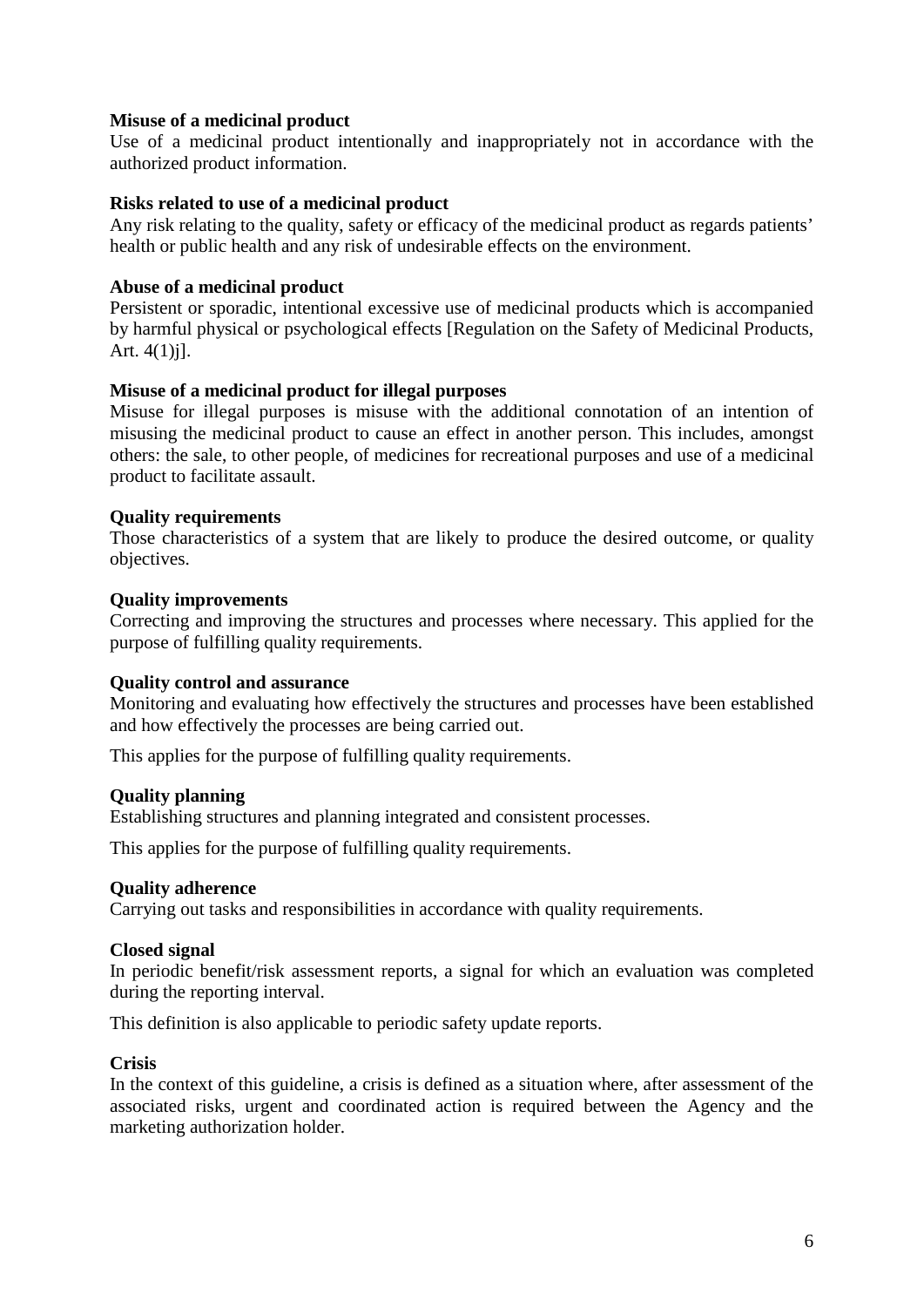#### <span id="page-7-0"></span>**Occupational exposure**

An exposure to a medicinal product as a result of one's professional or non-professional occupation.

#### <span id="page-7-1"></span>**Important event**

A situation where an event occurs or new information arises, irrespective whether this is in the public domain or not, in relation to (an) authorized medicinal product(s) which could have a serious impact on public health.

An important event may be related to quality, efficacy or safety concerns, but most likely to safety and/or quality (and possibly subsequent supply shortages). In addition, situations that do not seem at a first glance to have a serious impact on public health, but are in the public domain – subject of media attention or not – and may lead to serious public concerns about the product, may also need to be considered as important events. Likewise, other situations which might have a negative impact on the appropriate use of a medicinal products (e.g. resulting in patients stop taking their medicine) may fall within this definition.

#### <span id="page-7-2"></span>**Important identified risk and important potential risk**

An identified risk or potential risk that could have an impact on the risk-benefit balance of the product or have implications for public health.

What constitutes an important risk will depend upon several factors, including the impact on the individual, the seriousness of the risk and the impact on public health. Normally, any risk that is likely to be included in the contraindications or warnings and precautions section of the product information should be considered important.

#### <span id="page-7-3"></span>**Periodic benefit/risk assessment report (PBRAR)**

Format and content for providing an evaluation of the risk-benefit balance of a medicinal product for submission by the marketing authorization holder at defined time points during the post-authorization phase.

Periodic benefit/risk assessment reports should follow the format described in Module II.

## <span id="page-7-4"></span>**Potential risk**

An untoward occurrence for which there is some basis for suspicion of an association with the medicinal product of interest but where this association has not been confirmed.

Examples include:

- non-clinical toxicological findings that have not been observed or resolved in clinical studies;
- adverse events observed in clinical trials or epidemiological studies for which the magnitude of the difference, compared with the comparator group, on the parameter of interest raises a suspicion of, but is not large enough to suggest, a causal relationship;
- a signal arising from a spontaneous adverse reaction reporting system;
- an event known to be associated with other active substances within the same class or which could be expected to occur based on the properties of the medicinal product.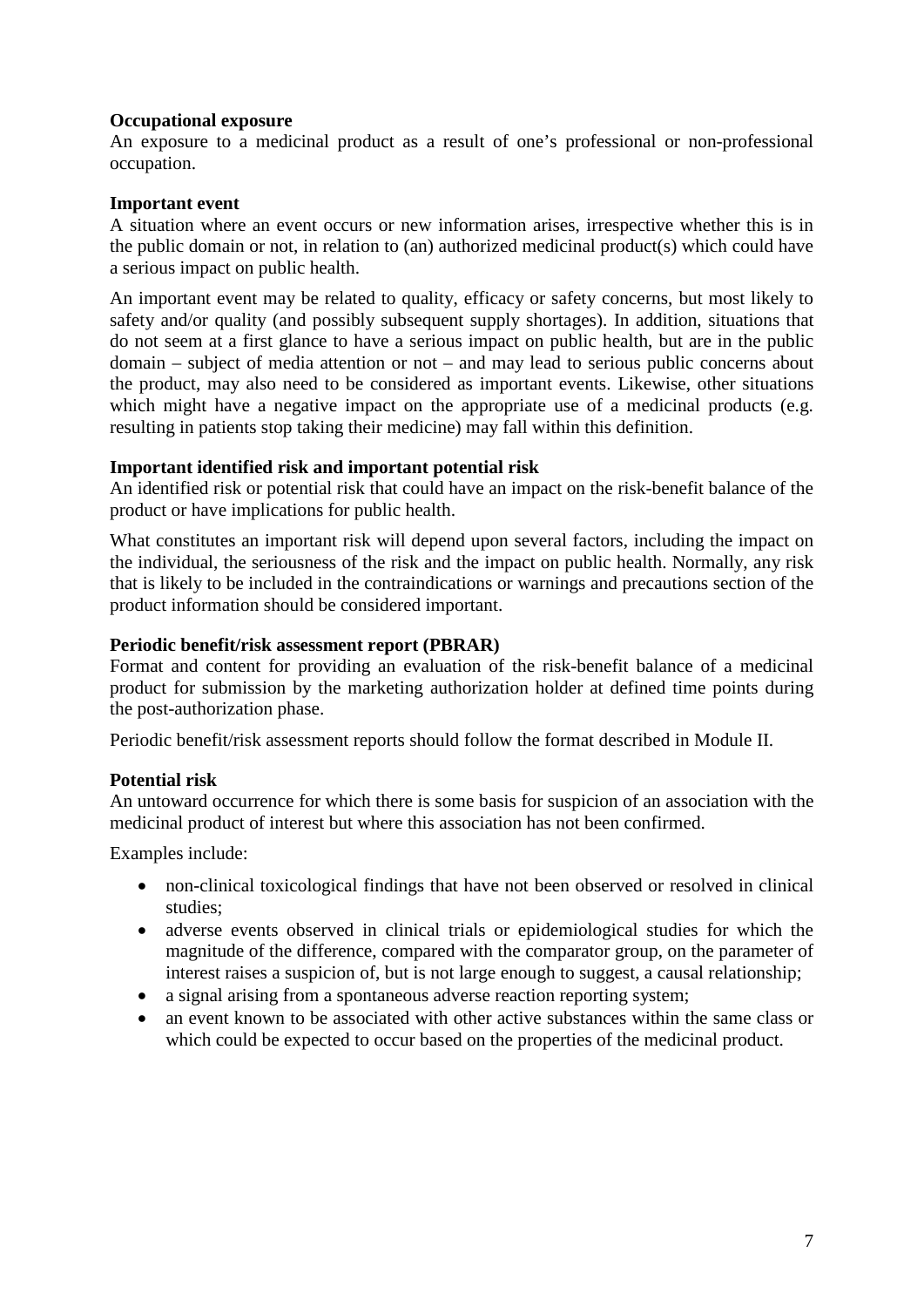#### <span id="page-8-0"></span>**Reference safety information**

In periodic benefit/risk assessment reports for medicinal products, all relevant safety information contained in the reference product information (e.g. the company core data sheet) prepared by the marketing authorization holder and which the marketing authorization holder requires to be listed in all countries where it markets the product, except when the regulatory authority specifically requires a modification.

It is a subset of information contained within the marketing authorization holder's reference product information for the periodic benefit/risk assessment report. Where the reference product information is the company core data sheet, the reference safety information is the company core safety information.

#### <span id="page-8-1"></span>**Risk**

Any risk relating to the quality, safety or efficacy of the medicinal product as regards patients' health or public health and any risk of undesirable effects on the environment [Regulation on the Safety of Medicinal Products, Art. 4(1)n].

#### <span id="page-8-2"></span>**Risk minimization activity, risk minimization measure, risk mitigation activity**

An intervention intended to prevent or reduce the probability of the occurrence of an adverse reaction associated with the exposure to a medicine, or to reduce its severity should it occur.

These activities may consist of routine risk minimization (e.g. product information) or additional risk minimization activities (e.g. healthcare professional or patient communications/educational materials).

#### <span id="page-8-3"></span>**Risk management plan (RMP)**

A detailed description of the risk management system [Regulation on the Safety of Medicinal Products, Art. 4(1)ö].

To this end, A RMP must identify or characterize the safety profile of the medicinal product(s) concerned, indicate how to characterize further the safety profile of the medicinal product(s) concerned, document measures to prevent or minimize the risks associated with the medicinal product, including an assessment of the effectiveness of those interventions and document post-authorization obligations that have been imposed by the Agency as a condition of the marketing authorization.

#### <span id="page-8-4"></span>**Risk management system**

A set of pharmacovigilance activities and interventions designed to identify, characterize, prevent or minimize risks relating to a medicinal product, including the assessment of the effectiveness of those interventions [Regulation on the Safety of Medicinal Products, Art.  $4(1)\ddot{o}$ ].

## <span id="page-8-5"></span>**Post-authorization safety study (PASS)**

Any study relating to an authorized medicinal product conducted with the aim of identifying, characterizing or quantifying a safety hazard, confirming the safety profile of the medicinal product, or of measuring the effectiveness of risk management measures [Regulation on the Safety of Medicinal Products, Art. 4(1)p].

<span id="page-8-6"></span>A post-authorization safety study may be an interventional clinical trial or may follow an observational, non-interventional study design.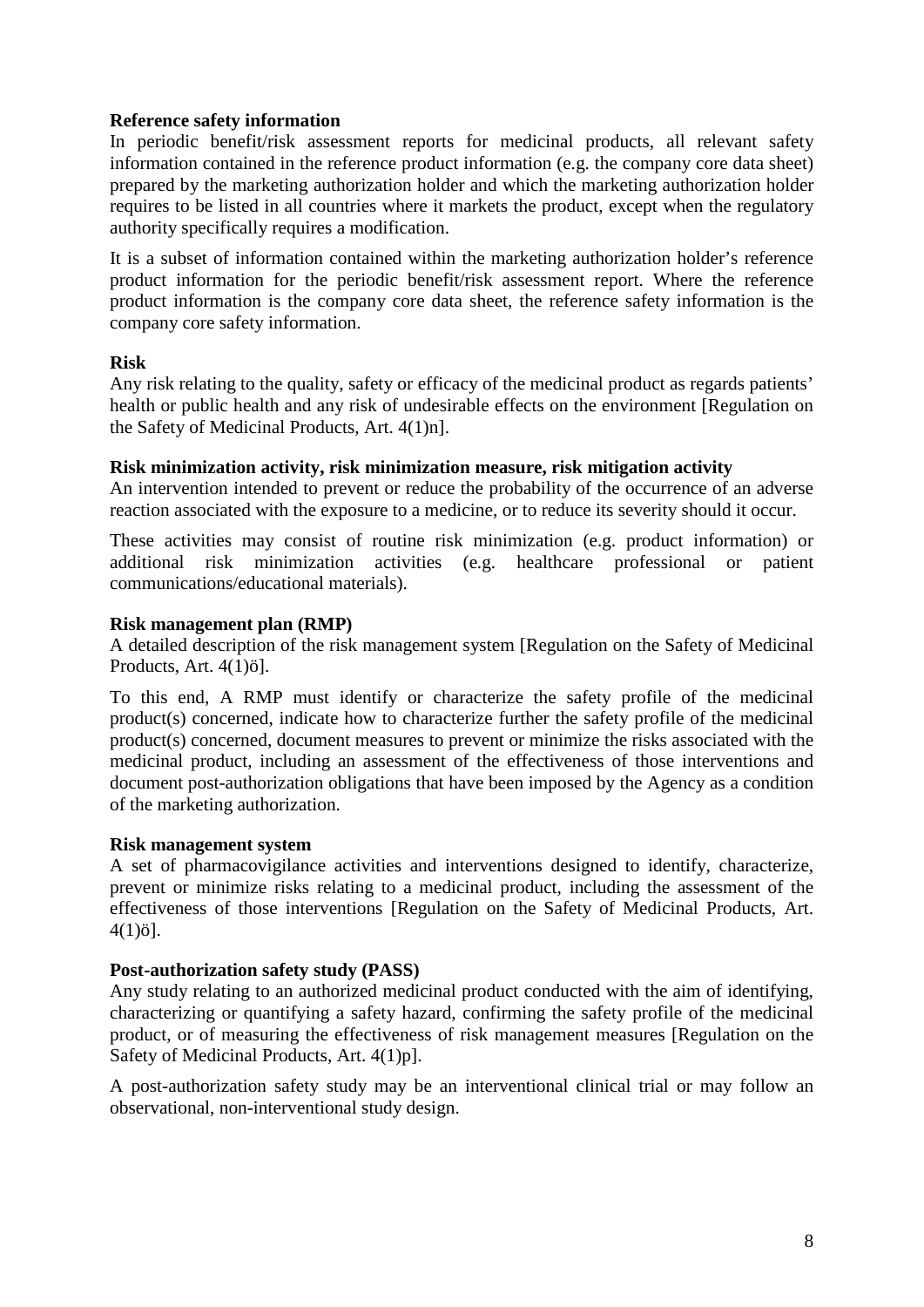#### **Healthcare professional**

For the purposes of reporting suspected adverse reactions, healthcare professionals are defined as physicians, pharmacists, dentists, nurses and midwives [Regulation on the Safety of Medicinal Products, Art. 4(1)r].

#### <span id="page-9-0"></span>**Direct healthcare professional communication (DHPC)**

A letter by which important information is delivered directly to individual healthcare professionals by a marketing authorization holder or by the Agency, to inform them of the need to take certain actions or adapt their practices in relation to a medicinal product.

DHPCs are not replies to enquiries from healthcare professionals.

#### <span id="page-9-1"></span>**Signal**

Information arising from one or multiple sources, including observations and experiments, which suggests a new potentially causal association, or a new aspect of a known association between an intervention and an event or set of related events, either adverse or beneficial, that is judged to be of sufficient likelihood to justify verificatory action [Regulation on the Safety of Medicinal Products, Art. 4(1)s].

#### <span id="page-9-2"></span>**Signal validation**

Process of evaluating the data supporting a detected signal in order to verify that the available documentation contains sufficient evidence demonstrating the existence of a new potentially causal association, or a new aspect of a known association, and therefore justifies further analysis of the signal.

#### <span id="page-9-3"></span>**Signal management process**

Includes the following activities: signal detection, signal validation, signal confirmation, signal analysis and prioritization, signal assessment and recommendation for action.

It comprises a set of activities performed to determine whether, based on an examination of ICSRs, aggregated data from active surveillance systems or studies, literature information or other data sources, there are new risks causally associated with an active substance or a medicinal product or whether known risks have changed.

#### <span id="page-9-4"></span>**Spontaneous report, Spontaneous notification**

An unsolicited communication by a healthcare professional or consumer to the marketing authorization holder or the Agency that describes one or more adverse reactions in a patient who was given one or more medicinal products and that does not derive from a study or any organized data collection scheme [Regulation on the Safety of Medicinal Products, Art. 4(1)t].

In this context, an adverse reaction refers to a suspected adverse reaction.

Stimulated reporting can occur in certain situations, such as after a direct healthcare professional communication, a publication in the press or questioning of healthcare professionals by company representatives, and adverse reaction reports arising from these situations are considered spontaneous reports. Reporting can also be stimulated by invitation from patients' or consumers' organizations to their members.

#### <span id="page-9-5"></span>**Individual case safety reports from solicited sources**

Organized data collection systems, which include clinical trials, non-interventional studies, off-label use or named patient use programs, other patient support and disease management programs, surveys of patients or healthcare providers or information gathering on efficacy or patient compliance. For the purpose of safety reporting, solicited reports should not be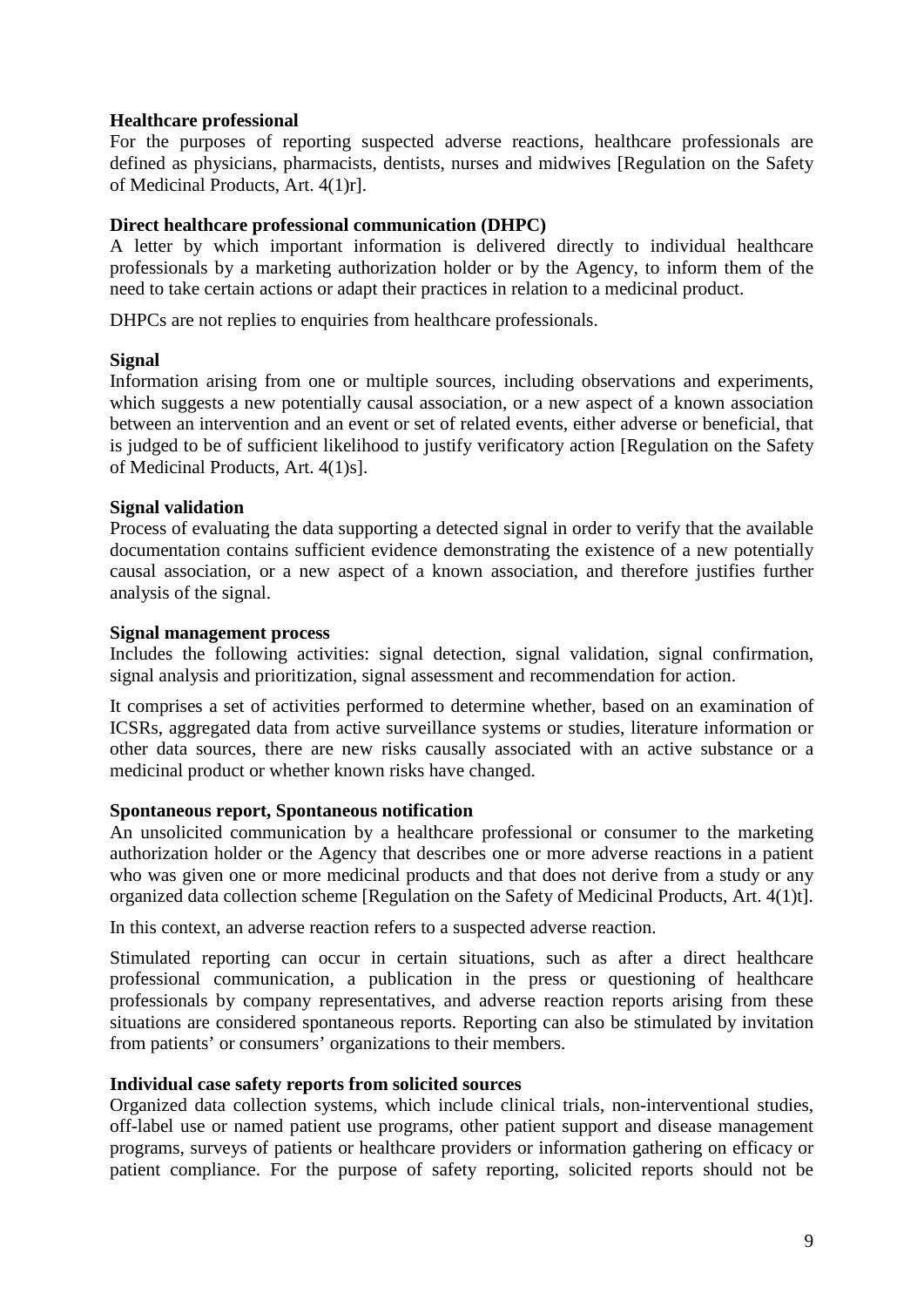considered spontaneous but classified as individual case safety reports from studies and therefore should have an appropriate causality assessment by a healthcare professional or the marketing authorization holder.

## <span id="page-10-0"></span>**Completed clinical trial**

Study for which a final clinical study report is available.

#### <span id="page-10-1"></span>**Identified risk**

An untoward occurrence for which there is adequate evidence of an association with the medicinal product of interest.

Examples include:

- an adverse reaction adequately demonstrated in non-clinical studies and confirmed by clinical data;
- an adverse reaction observed in well-designed clinical trials or epidemiological studies for which the magnitude of the difference, compared with the comparator group on a parameter of interest, suggests a causal relationship;
- an adverse reaction suggested by a number of well-documented spontaneous reports where causality is strongly supported by temporal relationship and biological plausibility, such as anaphylactic reactions or application site reactions.

Adverse reactions included in section 4.8 of the summary of product characteristics (SmPC) are also considered identified risks, unless they are class-related reactions which are mentioned in the SmPC but which are not specifically described as occurring with this product (these would normally be considered as a potential risk).

## <span id="page-10-2"></span>**Consumer**

For the purpose of reporting cases of suspected adverse reactions, a person who is not a healthcare professional such as a patient, lawyer, friend or relative/parent/child of a patient [Regulation on the Safety of Medicinal Products, Art.  $4(1)v$ ].

## <span id="page-10-3"></span>**Good pharmacovigilance practice (GVP) in Turkey**

A set of guidelines for the conduct of pharmacovigilance in the country, applying to marketing authorization holders, contract pharmacovigilance service providers and the Agency.

#### <span id="page-10-4"></span>**International birth date**

The date of the first marketing authorization for any product containing the active substance granted to any company in any country in the world.

#### <span id="page-10-5"></span>**Development international birth date**

Date of first approval (or authorization) for conducting an interventional clinical trial in any country.

#### <span id="page-10-6"></span>**Validated signal**

A signal where the signal validation process of evaluating the data supporting the detected signal has verified that the available documentation contains sufficient evidence demonstrating the existence of a new potentially causal association, or a new aspect of a known association, and therefore justifies further analysis of the signal.